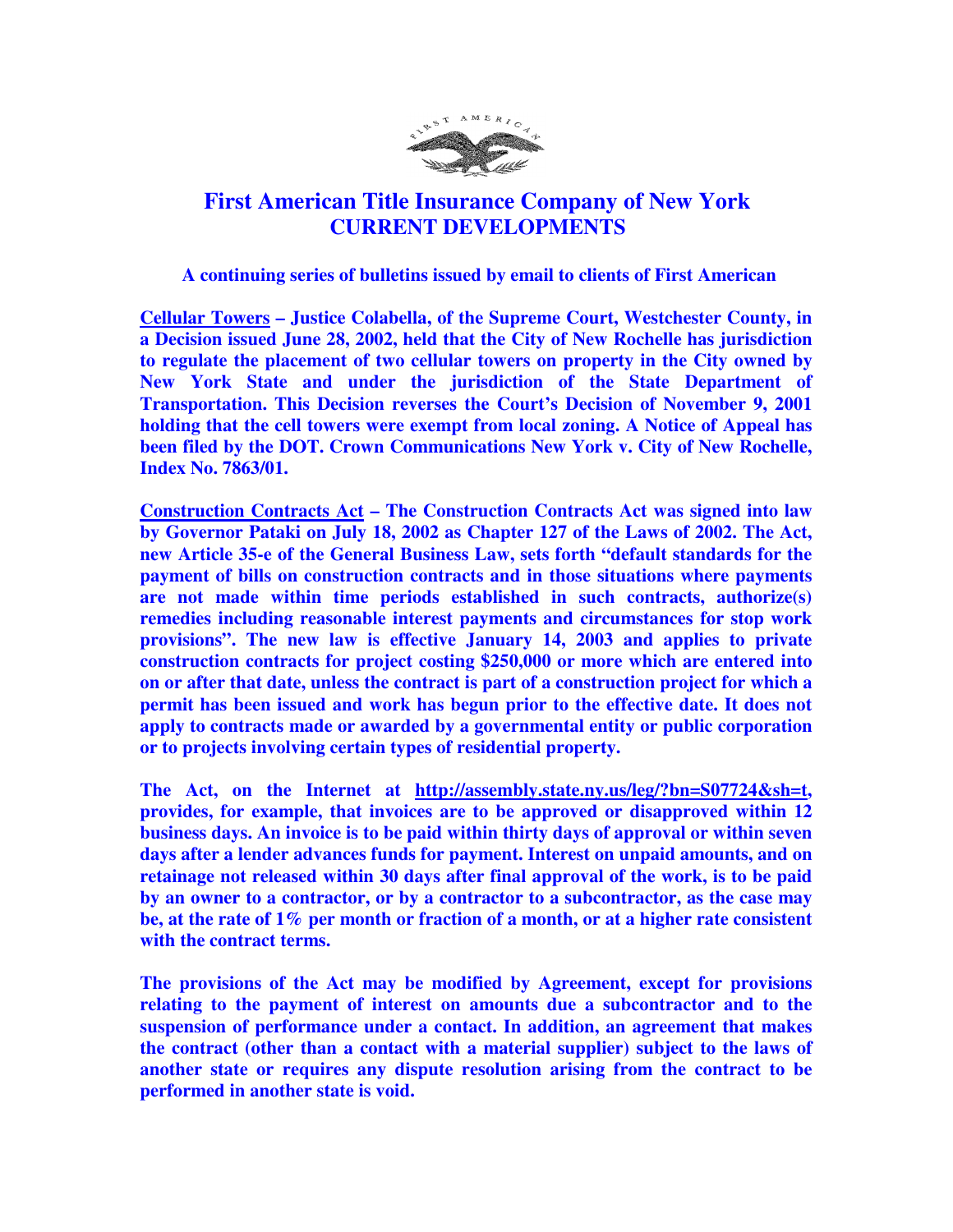**Contracts of Sale – A title report for property under contract disclosed that part of the land which was unimproved lay in the bed of a mapped, but unopened street. The buyer purported to cancel the contract and brought an action for a refund of its down payment. According to the Appellate Division, Second Department, upholding an order of the Supreme Court, Queens County, granting the seller's motion to dismiss and cross-motion for damages, the buyer had no right to cancel the contract. The contract provided that the buyer was to take subject to restrictions of record so long as they were not violated by the present use of the property. Stathakis v. Poon, decided June 17, 2002, is reported at 744 NYS 2d 473.** 

**Cooperatives – The Appellate Division, Second Department, modifying the lower court and granted summary judgment to a cooperative board in an action for ejectment of a proprietary lessee and possession of his apartment. At a special meeting, the holder of 75% of the outstanding shares in the co-op passed a resolution directing the Board to terminate the defendant's proprietary lease due to his "objectionable" conduct" in violation of the terms of the lease. While RPAPL Section 711(1) provides that a landlord may terminate a tenancy on establishing to a court that at tenant is "objectionable", the "business judgment rule in Levandusky v. One Fifth Avenue Apt. Corp. (75 NY2d 530) precludes judicial inquiry into lawful actions taken by a cooperative board. 40 West 67th Street v. Pullman, decided May 23, 2002, is reported at 742 NYS2d 264.** 

**Cooperative Conversions – The July 17, 2002 issue of Current Developments reported the case of 511 West 232nd Owners Corp. v. Jennifer Realty Co, (2002 N.Y. LEXIS 1579) in which the New York State Court of Appeals held that a complaint alleging that the sponsor of non-eviction plan breached its contracts with the tenant-owners and a cooperative board to dispose of all of its shares within a reasonable time so as to enable creation of a viable cooperative pleaded a valid cause of action. The Supreme Court, Westchester County, in an action brought by a cooperative corporation to compel a sponsor to sell its remaining apartments, has held that the corporation lacks standing to prosecute the action, and it dismissed the action without prejudice to the timely commencement of a new action by proper plaintiffs. According to the Court, the claims asserted can be pleaded by individual purchasers who relied on claimed misrepresentations in purchasing their apartments. In Jennifer Realty, plaintiffs included a number of proprietary lessees. Michelangelo Apt. Inc. v. 687 Associates was reported in the New York Law Journal on August 28, 2002.** 

**Creditors' Rights – Following entry of an arbitration award in favor of petitioner against respondent's husband, but prior to entry of a judgment thereon, respondent and her husband refinanced a mortgage on the home they owned by the entirities. The funds disbursed on refinancing were made payable to respondent and deposited into her personal account. The Supreme Court, Rockland County, held that the petitioner was entitled to one-half of the monies obtained from the refinancing. The conveyance of funds to respondent by petitioner without consideration was a**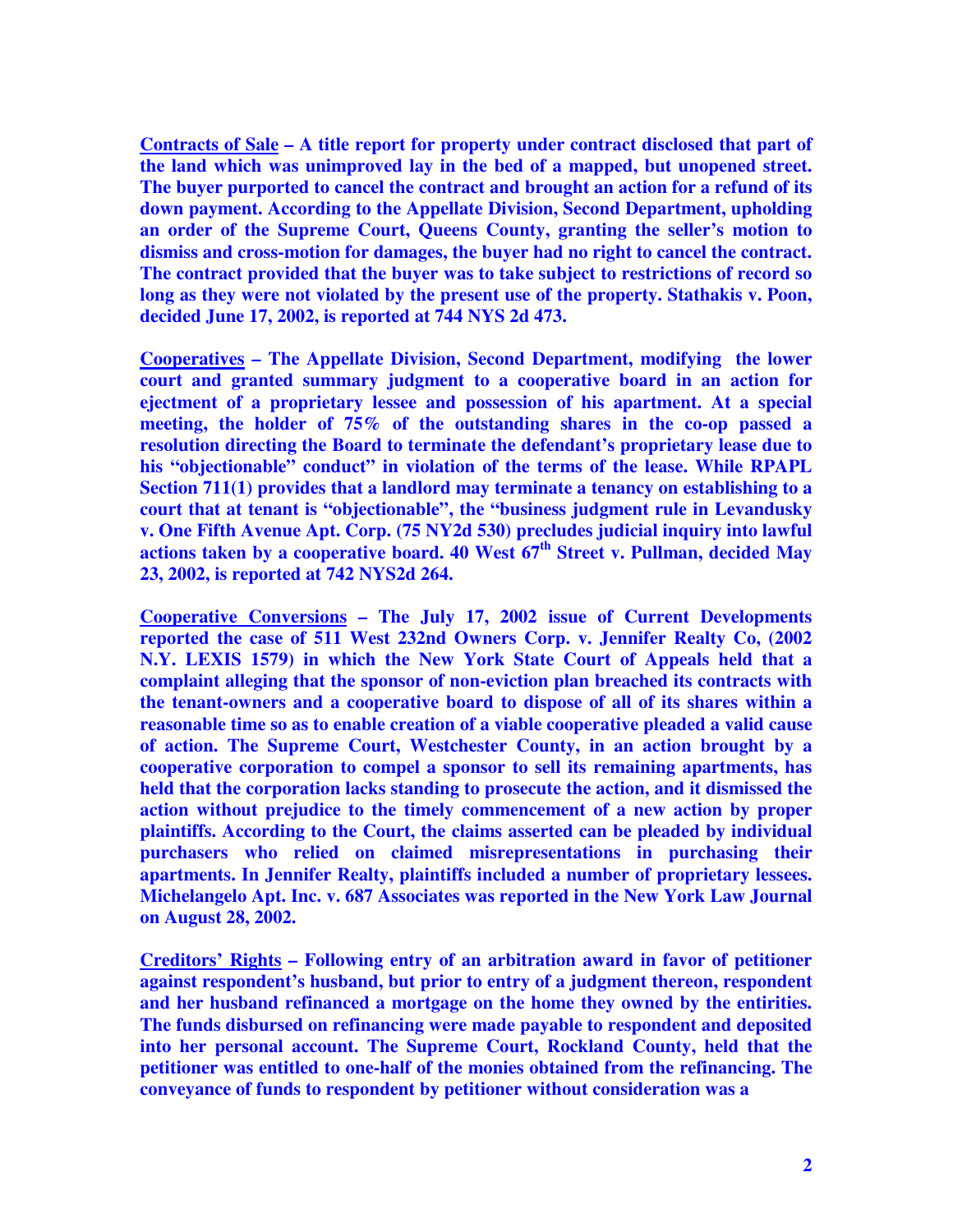**fraudulent transfer under Debtor and Creditor Law Sections 273-a and 276. The funds were reachable by a creditor of one of the spouses notwithstanding that the origin of the money had been real property owned as tenants by the entirety. Shashoua v. Rozner was reported in the New York Law Journal on June 4, 2002.** 

**Mechanics Liens – The case of Zimmerman v. Carlson was reported in the May 28, 2002 issue of Current Developments. The Supreme Court, Suffolk County, held that the restoration of property by adjoining land owners, which work was required of the property owner by the State Department of Environmental Conservation, did not support the filing of mechanics liens since the work was not consented to by the property owner. The vacating of the mechanics liens was affirmed by the Appellate Division, Second Department, in Zimmerman v. Carlson, decided April 29, 2002, and reported at 741 NYS2d 118.** 

**Mortgage Foreclosure – The plaintiff in a foreclosure action was the FDIC, as Receiver of Community National Bank and Trust. The motion for a deficiency judgment was brought by National Collectors and Liquidators, LP ("National") as assignee of the mortgage. National did not receive an assignment of the note or of the personal guarantees. The Supreme Court, Richmond County, held that a deficiency judgment could be enforced by the FDIC against the mortgagor. National would not, however, be awarded a deficiency judgment against the guarantors since no assignment of the note or of the personal guarantees was made to it. The court noted that the assignment of a mortgage without an assignment of the debt is a nullity. The case also holds that a judgment of foreclosure cannot be amended after sale to include a deficiency judgment. Federal Deposit Insurance Corp. v. Robin Construction Corp. was reported in the New York Law Journal on August 13, 2002.** 

**Mortgage Foreclosure – The Supreme Court, Westchester County, denied a motion by the purchaser at a foreclosure sale for issuance of a writ of assistance under RPAPL Section 221 to enable it to take possession from an occupant of the property who received a ten-day notice to quit with a certified copy of the referee's deed by substituted service. According to RPAPL Section 713(5), a proceeding to recover possession may be instituted after a ten-day notice to quit has been served after a foreclosure sale and a certified copy of the deed has been "exhibited" to the person in possession. A deed is not "exhibited" (that is, actually presented) to an occupant who receives substituted service. Colony Mortgage Bankers v. Mercado was reported in the New York Law Journal on August 28, 2002.** 

**Mortgage Recording Tax and Real Estate Transfer Tax – The New York State Department of Taxation and Finance has reported that the interest rate on refunds and late payments and assessments for the fourth quarter of calendar year 2002 will be 6% compounded daily. The interest rates are published by the Department on the Internet at http://www.tax.state.ny.us/taxnews/int0802.htm.** 

**The Department has also announced that the interest rate on underpayments of the mortgage recording tax and the State's real estate transfer tax will be increased**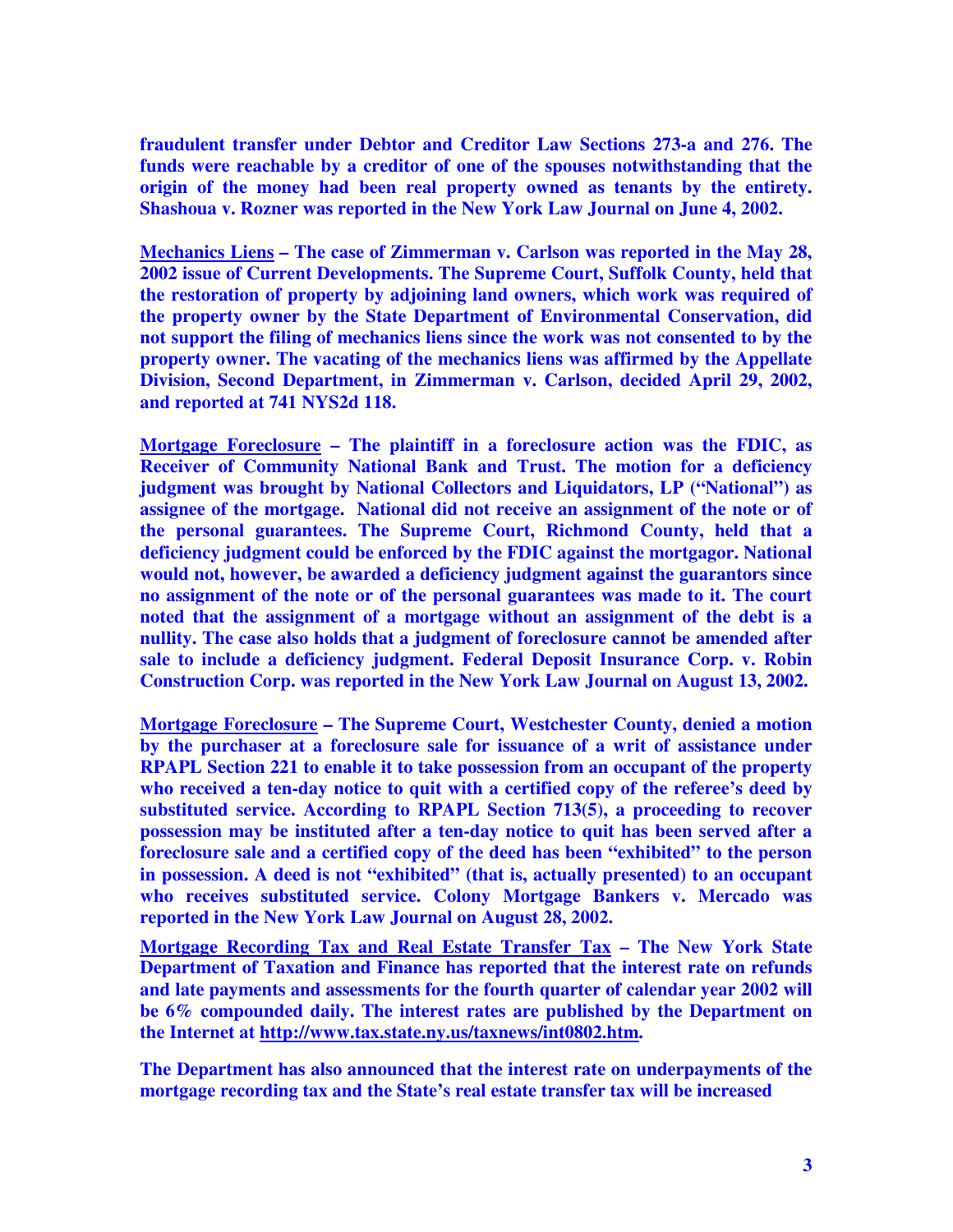**effective April 1, 2003 to be the sum of the federal short-term rate plus five percentage points. The underpayment rate up to and including March 31, 2003 is being computed as the sum of the federal short-term rate plus three percentage points. Other taxes are also impacted by change in the underpayment rate. The interest rate on underpayments of the State's estate tax is, for example, being increased two percentage points to the sum of the federal short-term rate plus four percentage points. TSB-M-02(6)M, issued August 28, 2002, is on the internet at http://www.tax.state.ny.us/PDF/memos/multitax/M02\_6m.pdf.** 

**Mortgage Recording Tax and Real Estate Transfer Tax – The New York State Department of Taxation and Finance issued an Advisory Opinion on "cost-plus sale" financing introduced by the HSBC Mortgage Corporation (USA) ("HSBC"). Under this program HSBC takes an assignment of a contract of sale entered into by the purchaser, but directs the seller to deliver a deed to the purchaser. HSBC pays the balance of the purchase price by funds provided by or loaned to the purchaser. The amount financed ("Base Amount") and an agreed-upon return to HSBC ("Profit Amount") are secured by a mortgage to HSBC which provides that the Base Amount is the maximum amount secured. The Advisory concludes that the deed to the purchaser is the only instrument subject to state transfer tax. The other transfers and agreements, including the assignment of the contract, are entered into solely to effectuate financing of the purchase. In addition, mortgage tax is payable on only the Base Amount. TSB-A-02(4)R, issued July 26, 2002, is on the Internet at http://www.tax.state.ny.us/pdf/Advisory\_Opinions/Real\_Estate/A02\_4r.pdf.** 

**Mortgages – The United States District Court, for the Eastern District of New York, granted summary judgment on a claim for the imposition of an equitable mortgage where the signature and notary pages of the actual mortgage were missing and the mortgage consequently had not been recorded. The court did not find credible the mortgagors claim that although they received proceeds used to pay off existing debt they did not intend to enter into a loan transaction. Allen v. Union Federal Mortgage Corp. was reported in the New York Law Journal on July 16, 2002.** 

**New Jersey Private Well Testing Act - The Private Well Testing Act, N.J.S.A. 58:12A-26 became effective in New Jersey on September 14, 2002. Every contract for the sale of (a) real property for which the potable water supply is a private well located on the property or (b) other real property the potable water supply for**  which is a well that has less than 15 service connections or that does not regularly **serve an average of 25 individuals daily at least 60 days each year is required to include a provision requiring the testing of the water supply. A closing is not to occur unless the buyer and seller both receive and review a copy of the water test results and certify they have reviewed the water test results. Information on the Act, including a copy of the Act and Private Well Testing Act Rules (N.J. A.C. 7:9E), has been posted to the Internet by New Jersey's Department of Environmental Protection at http://www.state.nj.us/dep/pwta.**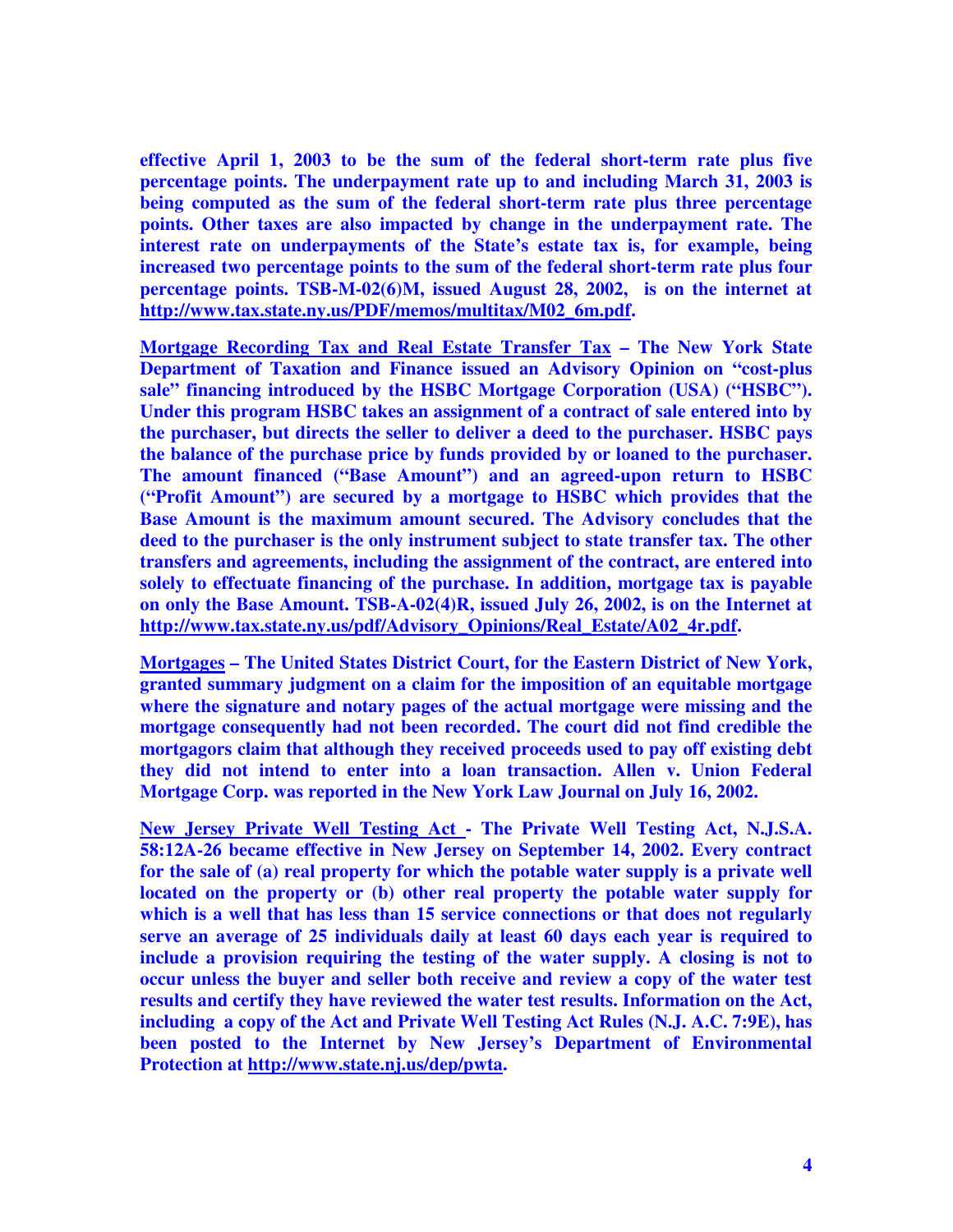**New York City Real Property Transfer Tax – The United States District Court, for the Southern District of New York, reversing a Bankruptcy Court decision, held that 11 USC Section 1146(c), which exempts from tax a transfer made "under a plan confirmed" does not exempt a deed made pursuant to a Bankruptcy Court Order from the City's transfer tax when the transfer occurred prior to drafting of a plan of reorganization. That the Bankruptcy Court required the Debtor to deposit a sum of money into escrow on the possibility that there would not be a confirmed plan is insufficient. The Court did not decide whether Section 1146(c) exempts from taxation a transfer that occurs after a plan has been introduced but not yet confirmed. (No draft plan or reorganization existed as of the date of the oral argument of this appeal). New York City Department of Finance v. 310 Associates L.P. was reported in the New York Law Journal on September 12, 2002. [2002 U.S. Dist. LEXIS 15701]** 

**New York City Recordings - Effective January 1, 2003, pursuant to Chapter 259 of the Laws of 2002, the City of New York will require the filing of State Board of Real Property Services Form RP-5217 in addition to the City's Real Property Transfer Tax Return ("NYC-RPT"). The City will not charge its \$25.00 RPT filing fee but will charge \$25.00 to file Form RP-5217. The City's Department of Finance will determine if a RP-517 will be required in connection with a non-deed transfer, such as the transfer of a controlling interests, the granting of a leasehold or an easement. It will also determine if the City will require payment of the \$25.00 NYC-RPT filing fee if a RP-517 is not required for a non-deed transfer.** 

**Non-Judicial Foreclosures – At its Annual Meeting concluding August 2, the National Conference of Commissioners on Uniform State Laws approved its Uniform Nonjudicial Foreclosure Act providing for the foreclosure of a "security instrument" without a judicial proceeding. It contemplates foreclosures by means of either an auction sale, a negotiated sale to a third party purchaser, or by an appraisal, which latter procedure would transfer title directly to the foreclosing creditor mortgagee or its nominee as if there was being delivered a deed in lieu of foreclosure. The NCUSL WEB Site is at www.nccusl.org.** 

**Restrictive Covenants – The Supreme Court, Westchester County, held that a restrictive covenant providing that no "trade or business or any kind whatsoever shall…be maintained or permitted", and identifying a "business" as including the "operation or maintenance of a school, hotel or boarding or lodging house", did not prohibit a business use of a passive office nature. The defendant was using his residence for a business involving the telephone, facsimile, electronic mailing and inhouse administration. 9394 LLC v. Farris was reported in the New York Law Journal on September 3, 2002.** 

**Restrictive Covenants – A Homeowner's Association and the owners of a house in a residential development of 66 lots brought an action to enforce a restrictive covenant contained in deeds from a common grantor prohibiting construction of "any building intended for the occupation of more than one family or household".**